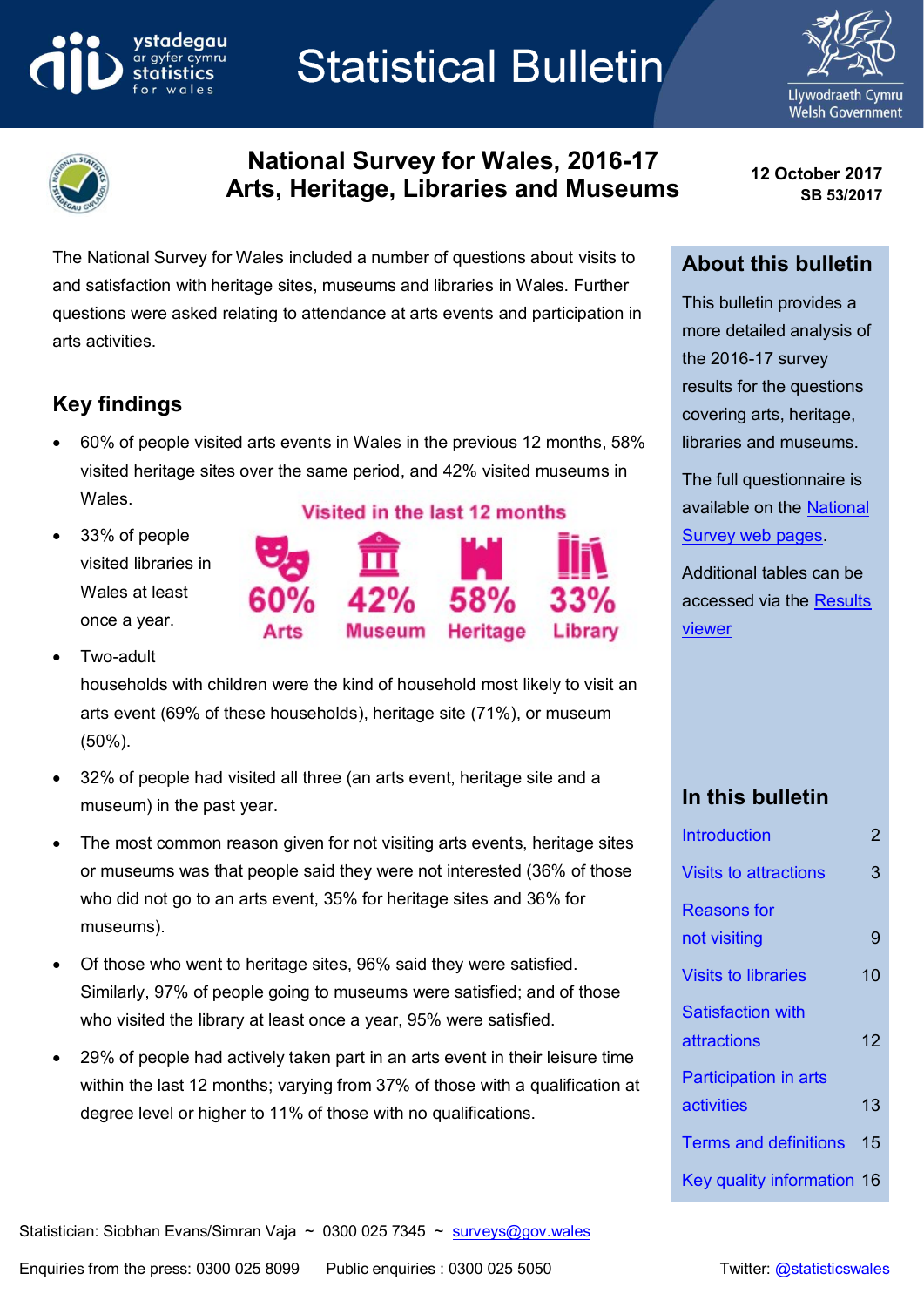# <span id="page-1-0"></span>**Introduction**

National Survey results help measure progress against a number of Welsh Government strategies relating to arts events, heritage sites and museums. Information on patterns of attendance and reasons for not attending are a key way to monitor interest, and to identify and remove barriers.

In September 2017 the first [Well-being of Wales](http://gov.wales/docs/statistics/2017/170925-well-being-wales-2016-17-en.pdf) report was published. This report provides an update on progress being made in Wales towards the achievement of the 7 well-being goals and the 46 associated national indicators. Indicator 35 is a measure of the percentage of people attending or participating in arts, culture or heritage activities at least three times a year. Results for the indicator will be captured through the survey during 2017-18, and will be reported on in 2018 when the Well-being of Wales report is updated.<sup>1</sup>

Questions on arts events, heritage sites and museums were first asked in the 2014-15 National Survey. Many of the same questions were asked again in 2016-17 and this bulletin presents the latest findings and discusses changes over time. In addition, a new set of questions on attendance and satisfaction with libraries was introduced in 2016-17. Results from these questions can also be found in this bulletin.

This remainder of this section sets out some background to Welsh Government policy on museums, arts, heritage sites and libraries.

The aim of the [Fusion: Creating Opportunities through Culture](http://gov.wales/topics/culture-tourism-sport/tackling-poverty-through-culture/?lang=en) programme is to eliminate barriers to cultural participation and boost skills, engagement, self-esteem and aspiration, particularly in areas experiencing economic disadvantage. Fusion has enabled a wide range of cultural organisations to contribute to a shared anti-poverty agenda by developing new, exciting opportunities for people living in the most deprived communities in Wales. Fusion is aligned to wider Welsh Government policy priorities by supporting employability and skills, supporting the early years, and supporting health and well-being.

#### **Museums**

The Welsh Government's [Museums strategy for Wales](http://gov.wales/topics/culture-tourism-sport/museums-archives-libraries/museums/strategy/?lang=en) 2010-2015 set out 3 key principles: museums being available for everyone; museums caring for and developing collections for the nation; and working and managing the museum sector effectively. The overall aim of the strategy was to increase attendance and awareness by making museums accessible and enjoyable to all. Spotlight [on museums](http://gov.wales/topics/culture-tourism-sport/museums-archives-libraries/museums/spotlight/?lang=en) is a survey of Wales' museums and provides further information on the sector.

#### **Arts**

 $\overline{\phantom{a}}$ 

The [Arts Council of Wales](http://www.arts.wales/) is responsible for funding and developing the arts in Wales. Until recently they have conducted a survey on attendance and participation in arts events. However, due to different data collection methods and wording of questions, the surveys are not directly comparable. In 2016 the Arts in Wales Survey was incorporated into the National Survey which is now the main source of results for adults on arts attendance and participation.

 $1$  National indicators – se[e Well-being of Future Generations Act](#page-17-0)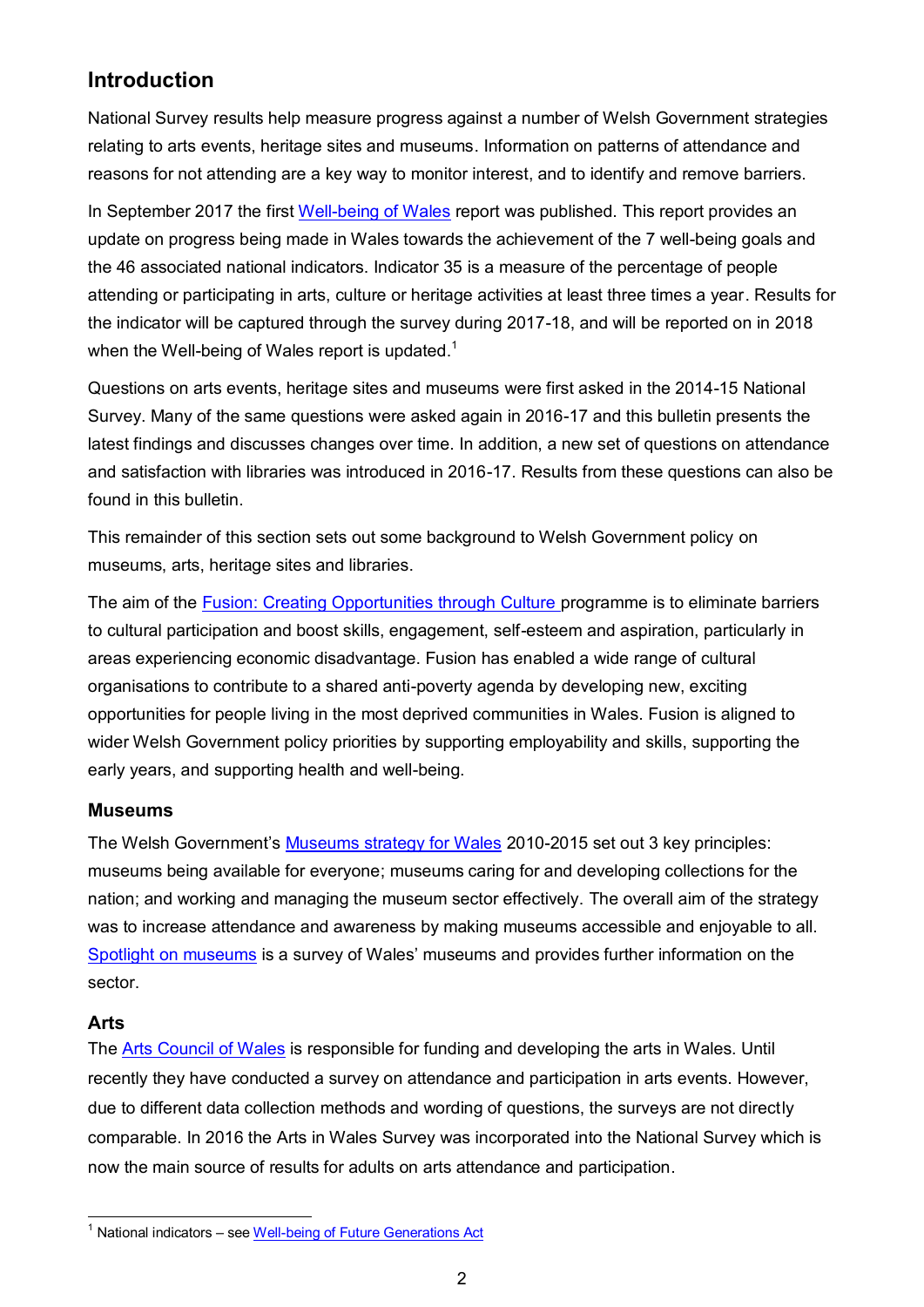#### **Heritage**

Cultural and heritage tourism is a significant economic force in Wales. Wales' heritage attractions include:

- 3 World Heritage Sites
- 30,000+ listed buildings, 500 conservation areas
- 4,100 scheduled monuments
- 390 registered historic parks and gardens
- 58 registered historic landscapes

[Cadw](http://gov.wales/topics/culture-tourism-sport/historic-environment/cadw/?lang=en), the Welsh Government's Historic Environment Service, looks after heritage and historic places and opens many to the public.

#### **Libraries**

The Welsh Government supports libraries in public and educational settings. Recent investment and strategies such as [Libraries Inspire](http://gov.wales/topics/culture-tourism-sport/museums-archives-libraries/libraries/libraries-inspire/?lang=en) seek to create library services that improve access to resources, including modernising library spaces to attract more and new audiences. Visits to libraries can also be made online, and the Welsh Government is working with public library services and the National Library of Wales to deliver a national digital library service.

# <span id="page-2-0"></span>**Visits to arts events, heritage sites and museums**

People were asked whether they had attended an arts event, heritage site or museum in the last 12 months. Respondents were given a list of suggested types of attractions which are shown in the following table:

| In the last 12 months have you been to any of these events in Wales?                                                                                                                                                                                                                                                                                                                                                                                       |                                                                                                                                                                                                                                                                                                                                                          |                                                                                                                                                                                                                                                                                                                       |  |
|------------------------------------------------------------------------------------------------------------------------------------------------------------------------------------------------------------------------------------------------------------------------------------------------------------------------------------------------------------------------------------------------------------------------------------------------------------|----------------------------------------------------------------------------------------------------------------------------------------------------------------------------------------------------------------------------------------------------------------------------------------------------------------------------------------------------------|-----------------------------------------------------------------------------------------------------------------------------------------------------------------------------------------------------------------------------------------------------------------------------------------------------------------------|--|
| Arts:                                                                                                                                                                                                                                                                                                                                                                                                                                                      | Heritage sites:                                                                                                                                                                                                                                                                                                                                          | <b>Museums:</b>                                                                                                                                                                                                                                                                                                       |  |
| Play / drama / pantomime /<br>musical<br>Live music event<br>Opera, classical music<br>performance<br>Film at an arts centre<br>$\bullet$<br>Carnival / street arts / arts<br>festival (e.g. music, dance,<br>Eisteddfod)<br>Exhibition or collection of<br>art, craft, photography or<br>sculpture<br>Event including video art or<br>electronic art<br>Event connected with<br>books or writing<br>Circus (no animals)<br>$\bullet$<br>Dance performance | A historic park or garden<br>$\bullet$<br>open to the public<br>A historic place of worship<br>$\bullet$<br>attended as a visitor (not to<br>worship)<br>A monument such as a<br>$\bullet$<br>castle, fort or ruin<br>A site of archaeological<br>$\bullet$<br>interest (e.g. Roman villa,<br>ancient burial site)<br>Other historic/ heritage site<br>٠ | Visited a museum<br>$\bullet$<br>Used a museum café or<br>shop<br>Heard a talk given by a<br>$\bullet$<br>museum curator<br>Attended an event or<br>workshop in a museum<br>Made an enquiry to a<br>$\bullet$<br>museum about a subject or<br>item of interest<br>Used a museum for<br>$\bullet$<br>research purposes |  |
| Other arts events                                                                                                                                                                                                                                                                                                                                                                                                                                          |                                                                                                                                                                                                                                                                                                                                                          |                                                                                                                                                                                                                                                                                                                       |  |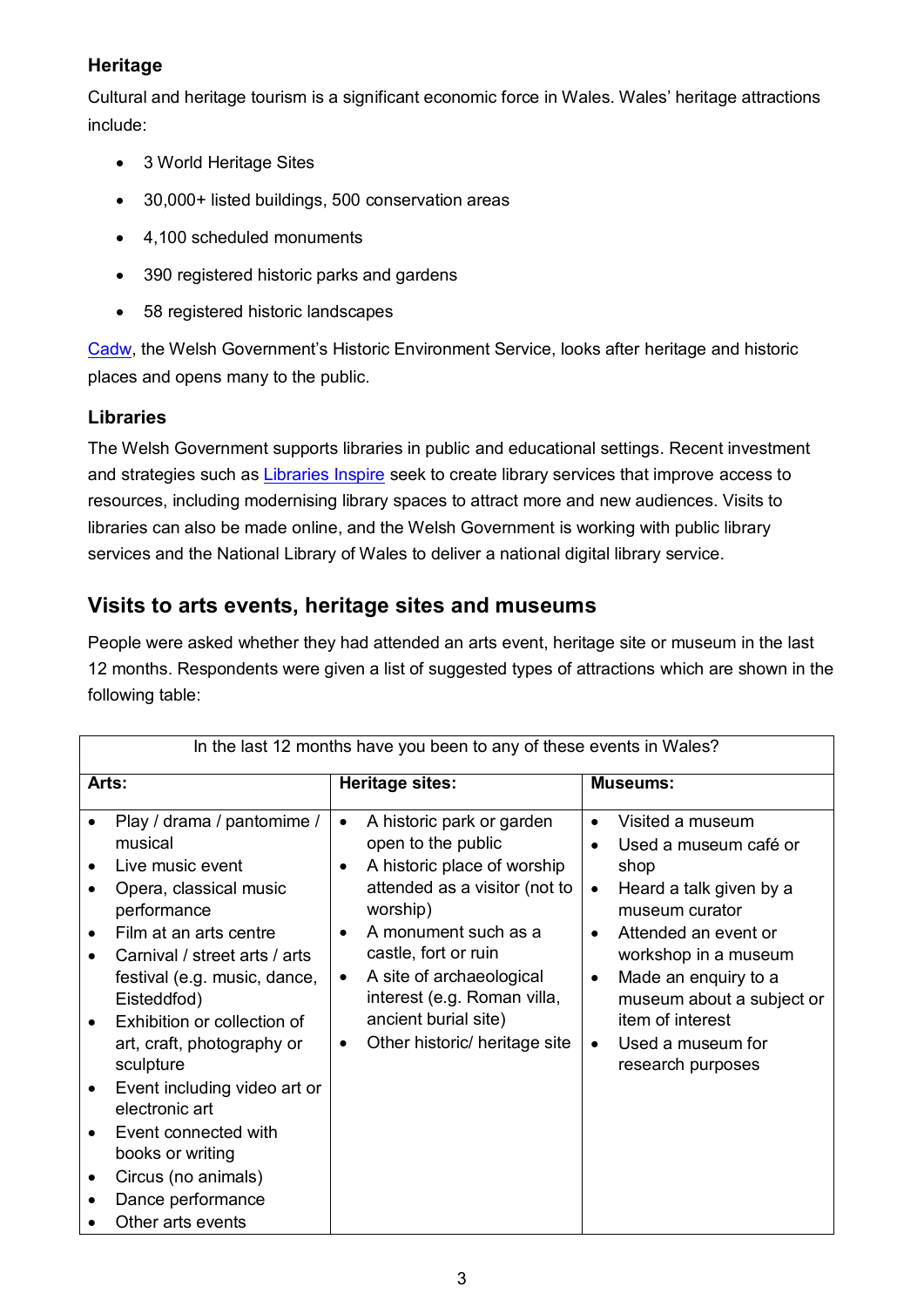60% of people reported that they had visited an arts event, 58% visited a heritage site and 42% visited a museum; these were similar results to those in 2014-15 (58%, 59% and 39% respectively). Attendance at these attractions was found to vary depending on age, health, employment status and qualification level.

Chart 1 shows that 25-44 year olds were the group most likely to visit heritage sites and museums. People aged 75 and over were the least likely group to visit all of the attractions.



#### **Chart 1: Visits by age group**

with 31% of those with no qualifications Similarly, 72% of those with qualifications equivalent to 'A' levels or above had attended heritage sites and 53% museums, compared with 29% and 23% respectively for those with no qualifications.

Chart 2 shows the relationship betweeen employment status and attendance levels. For arts events, heritage sites and museums, those who were employed were more likely to attend than those who were unemployed. A similar pattern was apparent for arts events and heritage sites the last time these questions were asked (2014-15). However, in contrast to 2016-17, in 2014-15 unemployed people were no less likely to visit museums.



#### **Chart 2: Visits by employment status**

 $\overline{\phantom{a}}$ <sup>2</sup> Qualifications – see Terms and definitions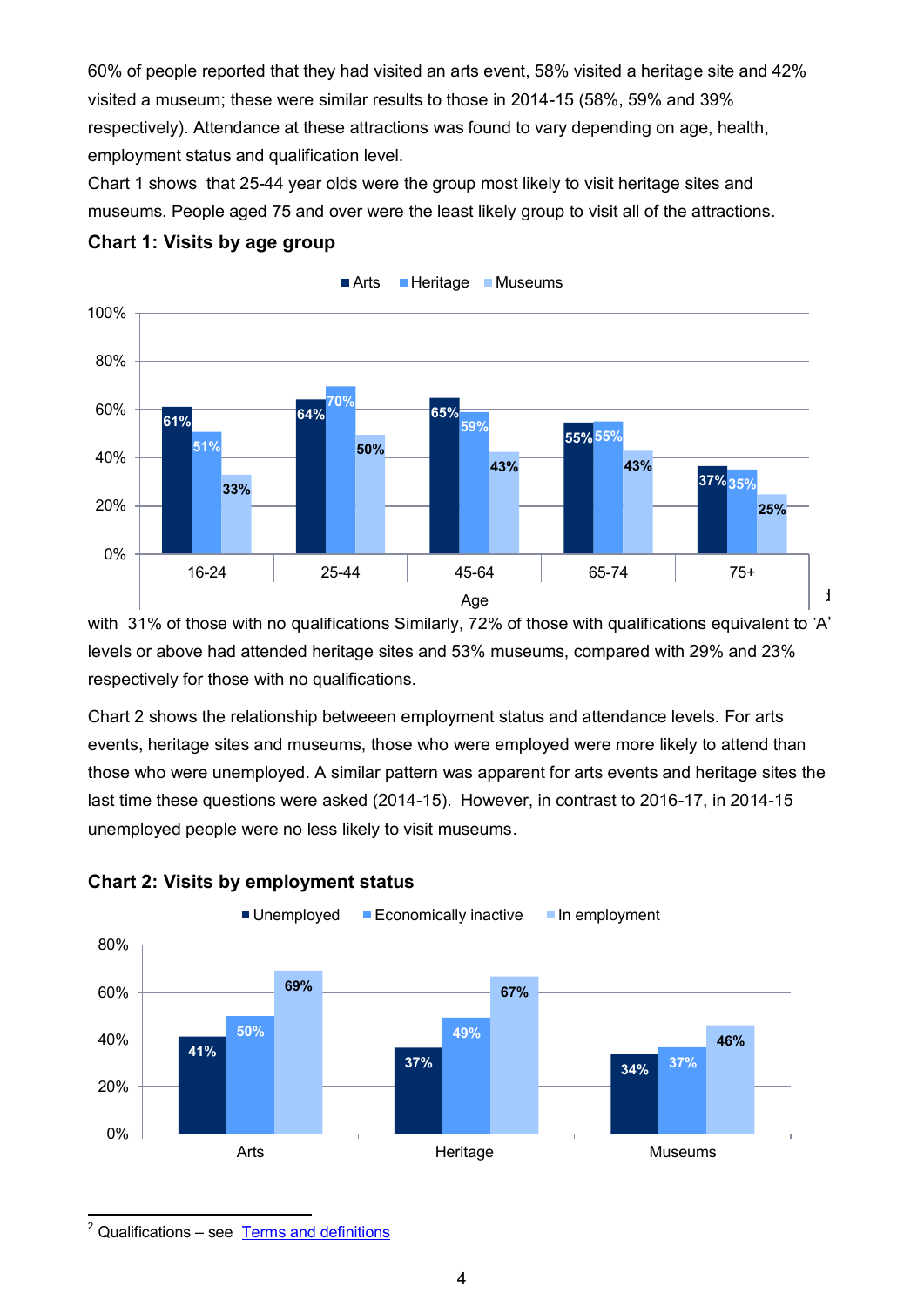Analysing attendance by household type shows that respondents in two-adult households with children were most likely to attend arts events (69%), visit heritage sites (71%) and visit museums (50%). Single pensioner households were the household type least likely to visit arts events (40%), historic sites (41%) and museums (31%). A diffference between households with children and households without was confirmed by analysing attendance by whether the household contained children under the age of 16 or not. Households with at least one child under 16 were more likely to visit arts events, heritage sites and museums (67%, 67%, 46%) compared with those without children (57%, 55%, 40%).

Chart 3 shows that visits to cultural attractions in Wales varied by tenure type.



#### **Chart 3: Visits by tenure**

For arts events, heritage sites and museum visits, there was a marked difference between those living in social housing and those who were owner occupiers or private renters. For arts events and heritage sites this varied from 38% attendance for those in social housing to over 60% for those in the other tenure types. For museum visits this varied from 27% for those in social housing to around 45% for private renters and owner-occupiers.

The survey results show that adults in material deprivation were less likely to visit these types of attractions compared with those who were not materially deprived. Chart 4 shows 43% of people in material deprivation visited arts events (compared with 62% who were not deprived), 44% visited historic sites (compared with 60% non-deprived) and 29% (compared with 44% non-deprived) visited museums.

A similar pattern to that seen in Chart 4 was apparent when looking at attendance by WIMD<sup>3</sup> areas. People living in the 20% most deprived areas in Wales were less likely to visit these attractions than those living in the 20% least deprived areas.

 $\overline{\phantom{a}}$ <sup>3</sup> WIMD – see Terms and definitions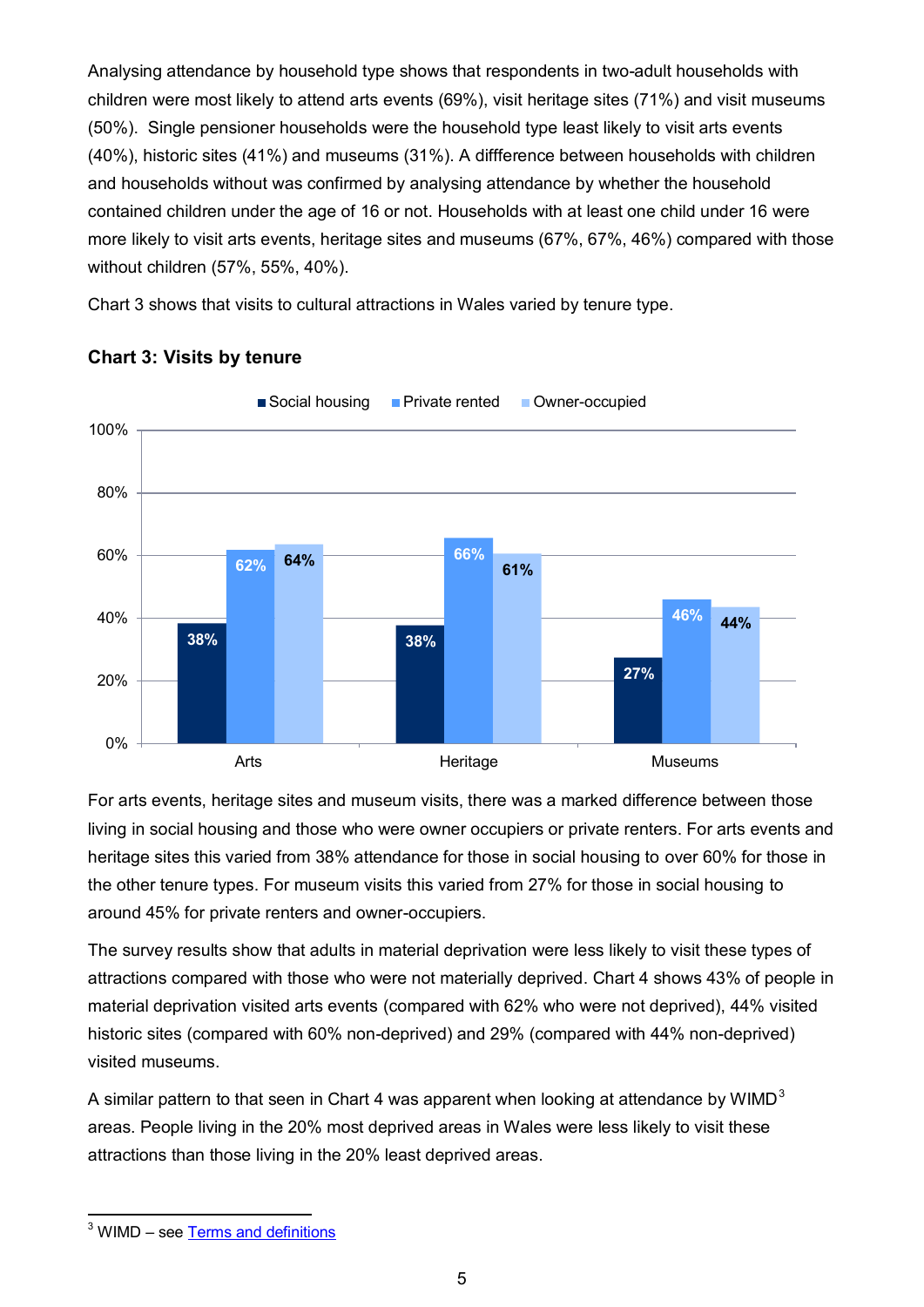#### **Chart 4: Visits by material deprivation**



#### $\blacksquare$  Not in material deprivation  $\blacksquare$  In material deprivation

#### **Health and well-being**

The survey included a range of questions on personal well-being, including the extent to which the individual feels that the things they do in their life are worthwhile. The results showed that those with a low to medium score were less likely to attend arts events, heritage sites and museums, compared with those who feel that life is worthwhile who were more likely to visit these events.

Chart 5 shows a similar finding: people with high or very high satisfaction levels with life were more likely to attend these types of attraction. 63% in the high satisfaction group visited arts events compared with 45% of people with low to medium life satisfaction. For heritage sites this was 61% compared with 44% and for museum visits 44% compared with 30%. As with all analysis of this type it is not possible to identify the direction of causality i.e. say whether high levels of well-being make attendance at such events more likely or whether attendance increases well-being.



#### **Chart 5: Visits by satisfaction with life**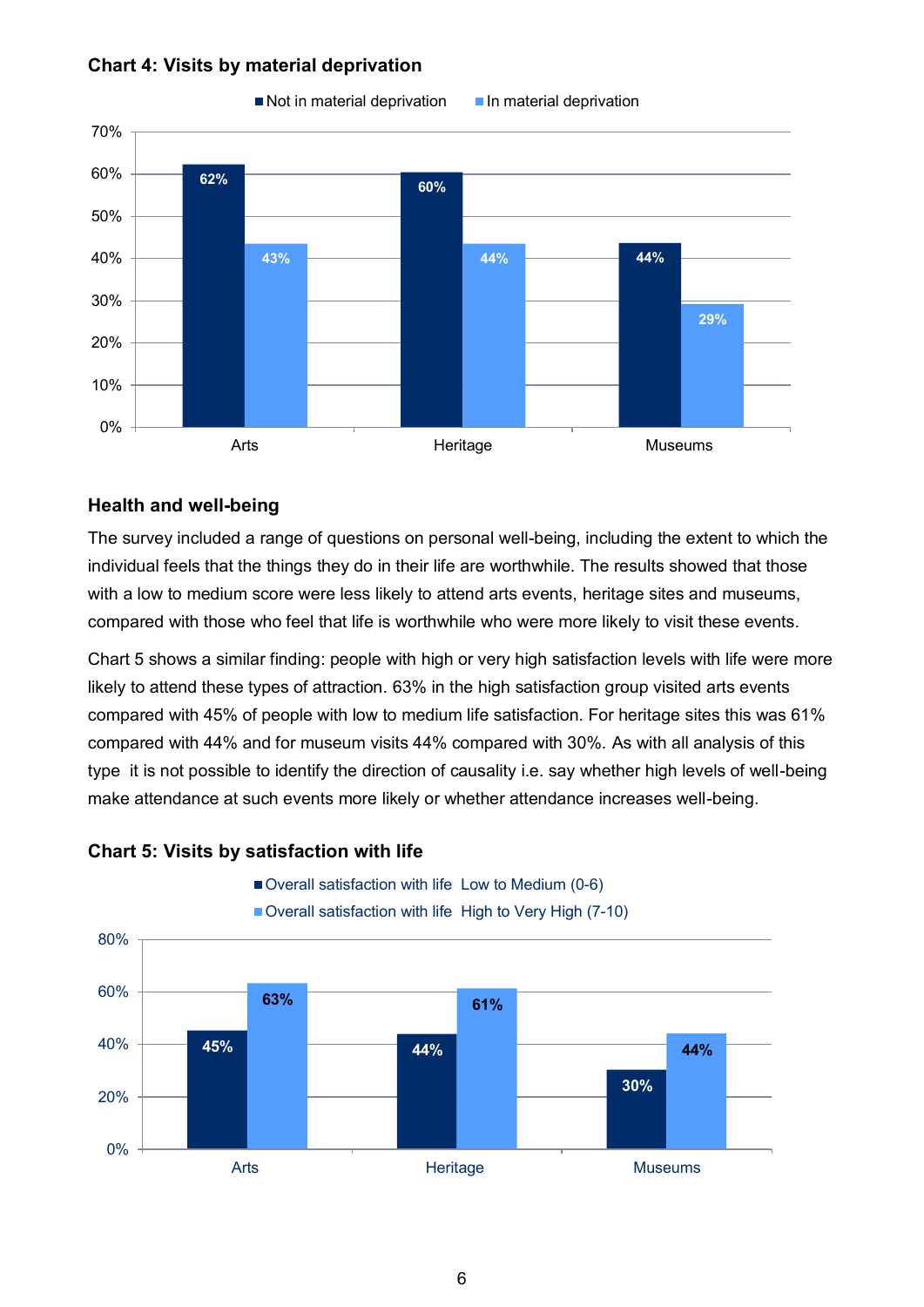People who categorised themselves as having a limiting long-standing illness, disability or infirmity were less likely to attend an arts event (50%) compared with those who did not have a limiting illness (64%). Similarly, people with a limiting long-standing illness were less likely to visit heritage sites (47%) and museums (33%) than those without such a condition (63% and 45% respectively). This same group of people were asked a set of questions on whether they had difficulty accessing buildings they needed to visit. Chart 6 shows that, of those with a limiting long-standing illness, access had proved a problem for some of those who had visited arts events, heritage sites or museums in the last 12 months.





Another possible barrier to going to such attractions is eyesight. 30% of people with poor eyesight had visited an arts event compared with 61% of people with good eyesight. 19% of people with poor eyesight had visited a heritage site compared with 59% of people whose sight was good. This was also true for museum visits: 18% compared with 42%.

#### **Transport**

People who had the use of a car or van were more likely to attend arts events than those without (63% vs 38%), heritage sites (62% vs 33%) and museums (44% vs 24%). This may be partially explained by a lack of public transport to some of these attractions, but as with all cross analysis other factors may play a part (for example, having the use of a car is linked with not being in material deprivation). A map of heritage sites and castles can be found [here,](http://cadw.gov.wales/daysout/maps-and-itineraries/?lang=en) which indicates the location of some of these historic places.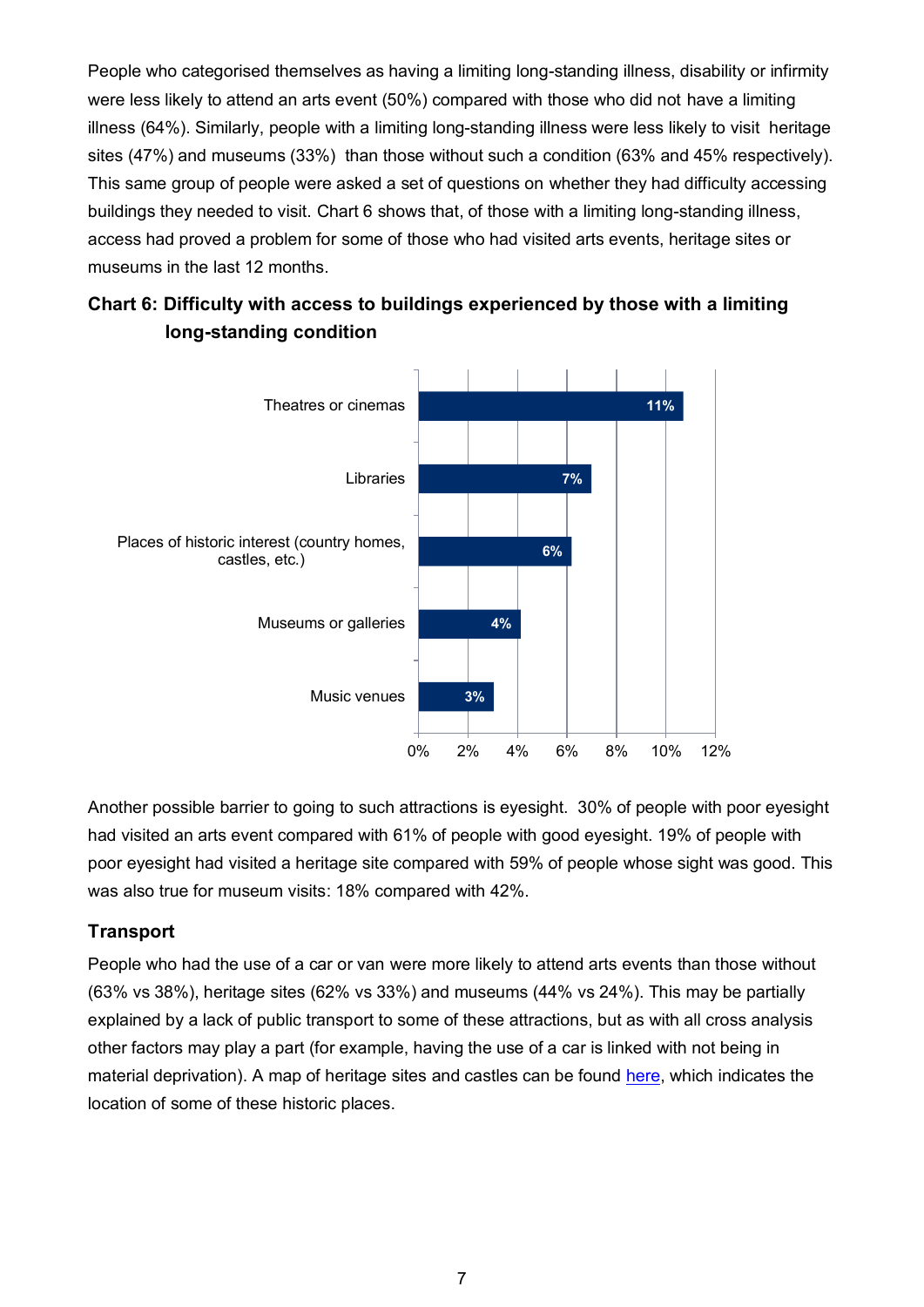### **Visits to one or more attractions**

The survey results also show the percentages of people who had attended one, two or all three of the attraction types. The most common visit for those who only attended one type of attraction were arts events (10%); the same figure for historic places was 9%, and for museums 3%. The most common combination of places that people visited was attending both an arts event and heritage site (15% of people). 3% attended an arts event and also visited a museum, and 4% visited a museum and also a heritage site. 32% of people had visited all 3 types of attraction (26% in 2014-15), compared with 26% who did not attend any such attractions (25% in 2014-15).

Chart 7 shows the pattern of those who attended all 3 types of place by age. People aged 25 to 44 were most likely to visit all 3 types of events (38%, a similar figure to 2014-15) followed by 45 to 64 year olds (35% in 2016-17).

<span id="page-7-0"></span>

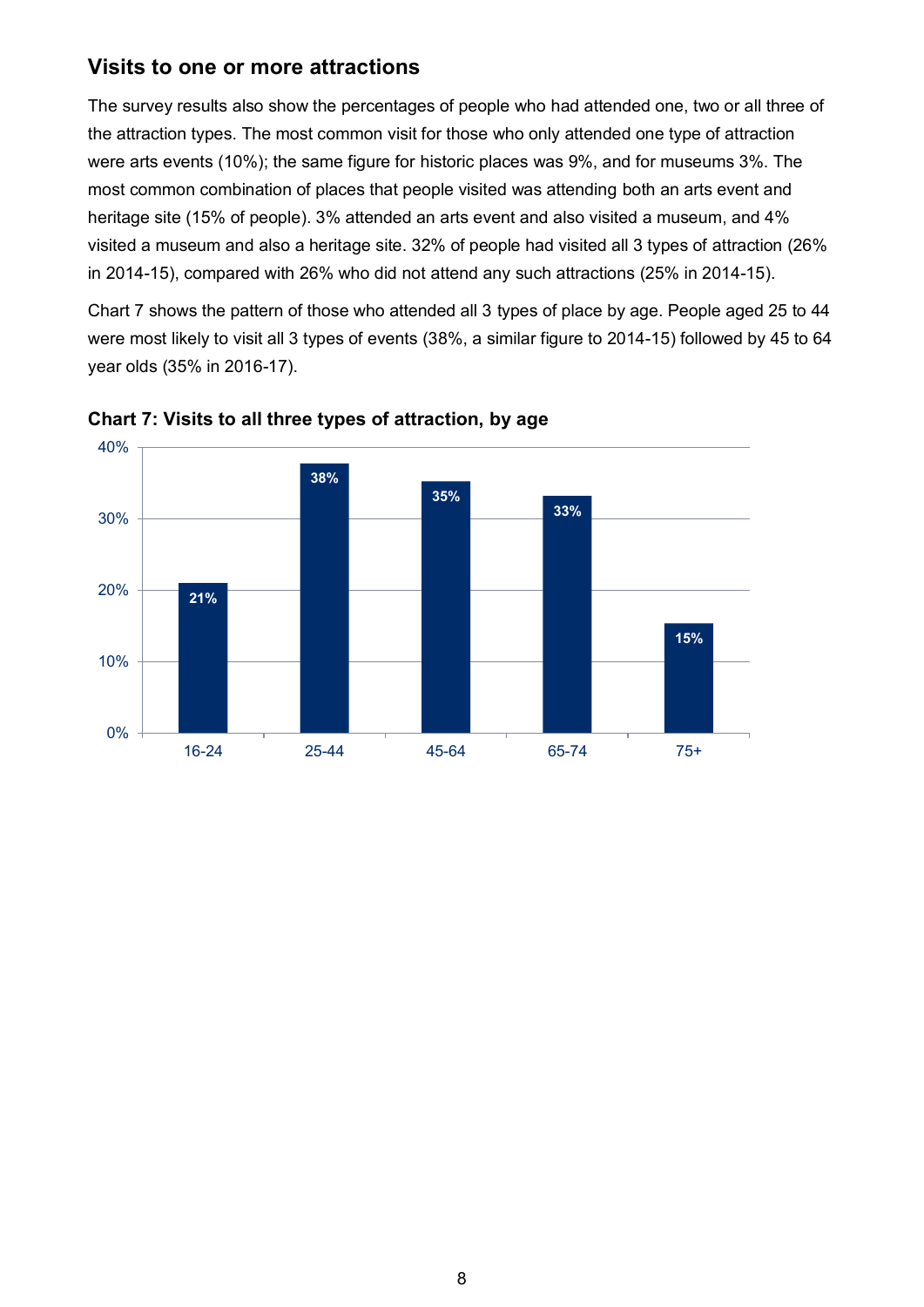# **Reasons for not visiting arts events, heritage sites or museums**

People who had not visited arts events, heritage sites or museums were asked why they did not attend. The most common reason people gave for not visiting arts events was that they were 'not really interested' (36%) followed by 'it's difficult to find the time' (17%). Not being interested in the event was also the most common response for heritage sites (35%) and museums (36%). Again, this was followed by it being difficult to find the time for heritage sites (20%) and museums (21%). These results are shown in Chart 8.

For 16-24 year olds, not being interested was the most common reason for not attending arts events (47%), heritage sites (50%), and museums (53%). The next most popular reasons were that it never occurred to them to visit one of the attractions and that it's difficult to find the time.



**Chart 8: Reasons for not visiting an arts event, heritage site or museum**

The two most common reasons for 25-44 year olds not visiting was that they were not really interested (31% for arts events, 32% for historic sites and 31% for museums) or that it was difficult to find the time (22% for arts events, 27% for heritage sites and 29% for museums). Similarly, for 45-64 year olds, not being interested was the most common reason for arts events (40%), heritage sites (36%) and museums (35%), followed by it being difficult to find time and health not being good enough. For those aged 75 and over, the main reason for not visiting was that their health was not good enough (39% for arts events, 43% for heritage sites and 38% for museums). The next most common reason was that they were not really interested.

This pattern of reasons given for not visiting an attraction showed little variation when the analysis looked at household type or tenure. Not being interested in the event was the most frequently given reason whether the household was in material deprivation or not. However, the reason 'It costs too much' was given by a higher proportion of those in deprivation than those who were not deprived. This was true for arts events, heritage and museums: for arts events, 26% of those in material deprivation gave the reason compared with 5% of those not in material deprivation; 20% of adults in material deprivation chose it costs too much for heritage sites compared with 2% of those who were not deprived, and; 16% for museums compared with 1%.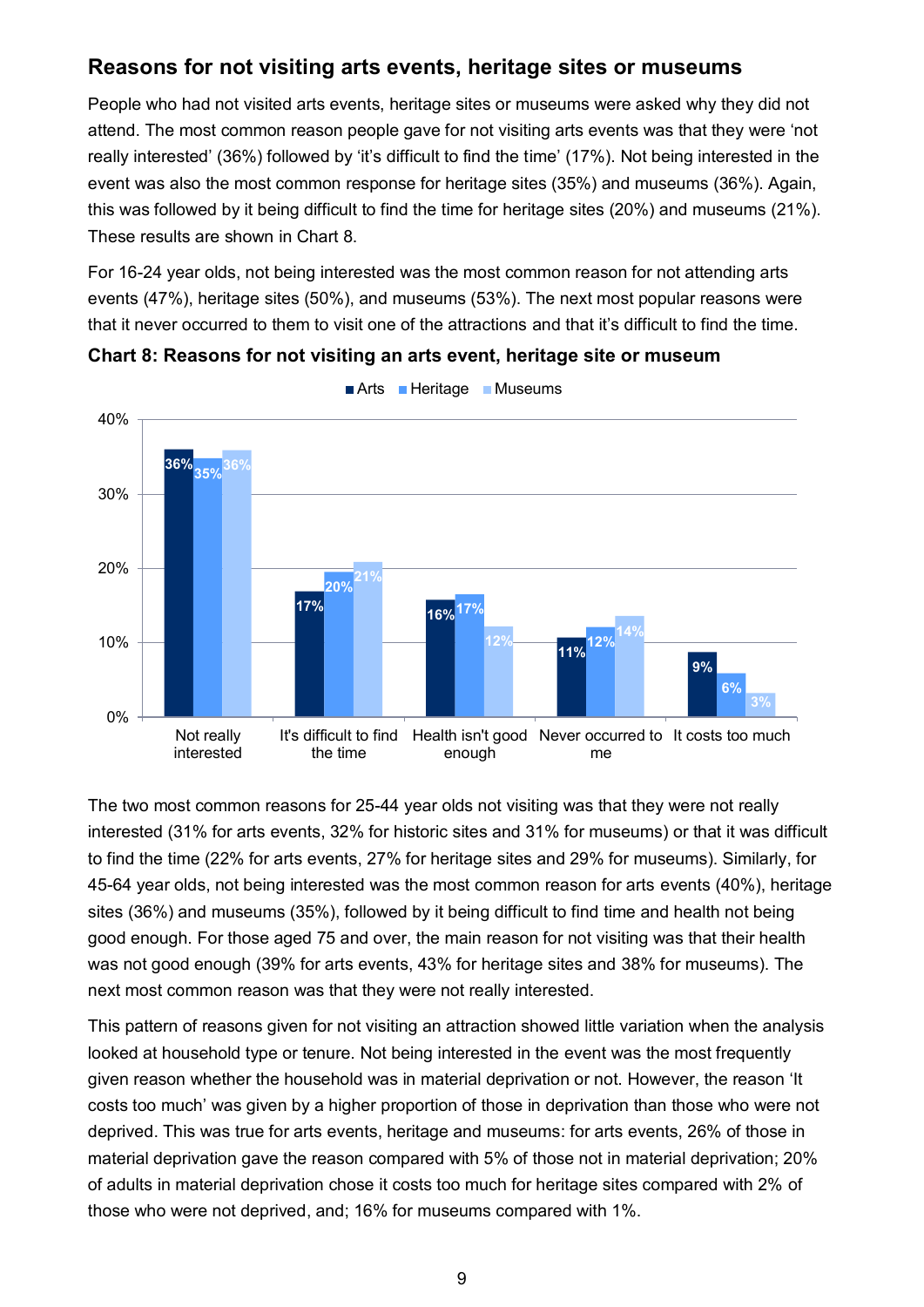# <span id="page-9-0"></span>**Visits to libraries**

Libraries deliver a range of activities and events intended to enable people to learn, to improve their skills, to improve their health and well-being and to access culture. Such activities are used as ways of engaging with new library audiences who may not have visited the library otherwise. In 2016-17, two questions on libraries were asked for the first time. People were asked how often they visited a public library in Wales and for the 33% who had visited a library at least once a year they were then asked how satisfied or dissatisfied they were with the experience overall. The results will help in monitoring the number of people accessing the services provided.





Chart 9 shows that people with degree-level qualifications were more likely to visit a library than people with no qualifications. Qualification levels were also associated with frequency of visits: 26% of people with the highest qualifications visited a library at least every three months compared with 14% or fewer of those with GCSE below grade C or no qualifications.

Young adults aged 16 to 24 were the group least likely to visit libraries regularly: 15% visited at least every three months compared with 23% of those aged 25 to 44 and 23% of those aged 65 to 74. This ties in with the analysis that shows households with children and pensioner households are those most likely to visit a library at least every three months.

Women were generally more likely to visit libraries than men. 23% of women visited at least every three months, compared with 17% of men.

Many libraries now provide more than a book lending service. For some people, the library provides a means of accessing the internet. While it's not possible to identify the proportion of people who use the library for this purpose it's worth noting that a similar percentage of people from households without internet access visit a library regularly, when compared with people who do have household internet access.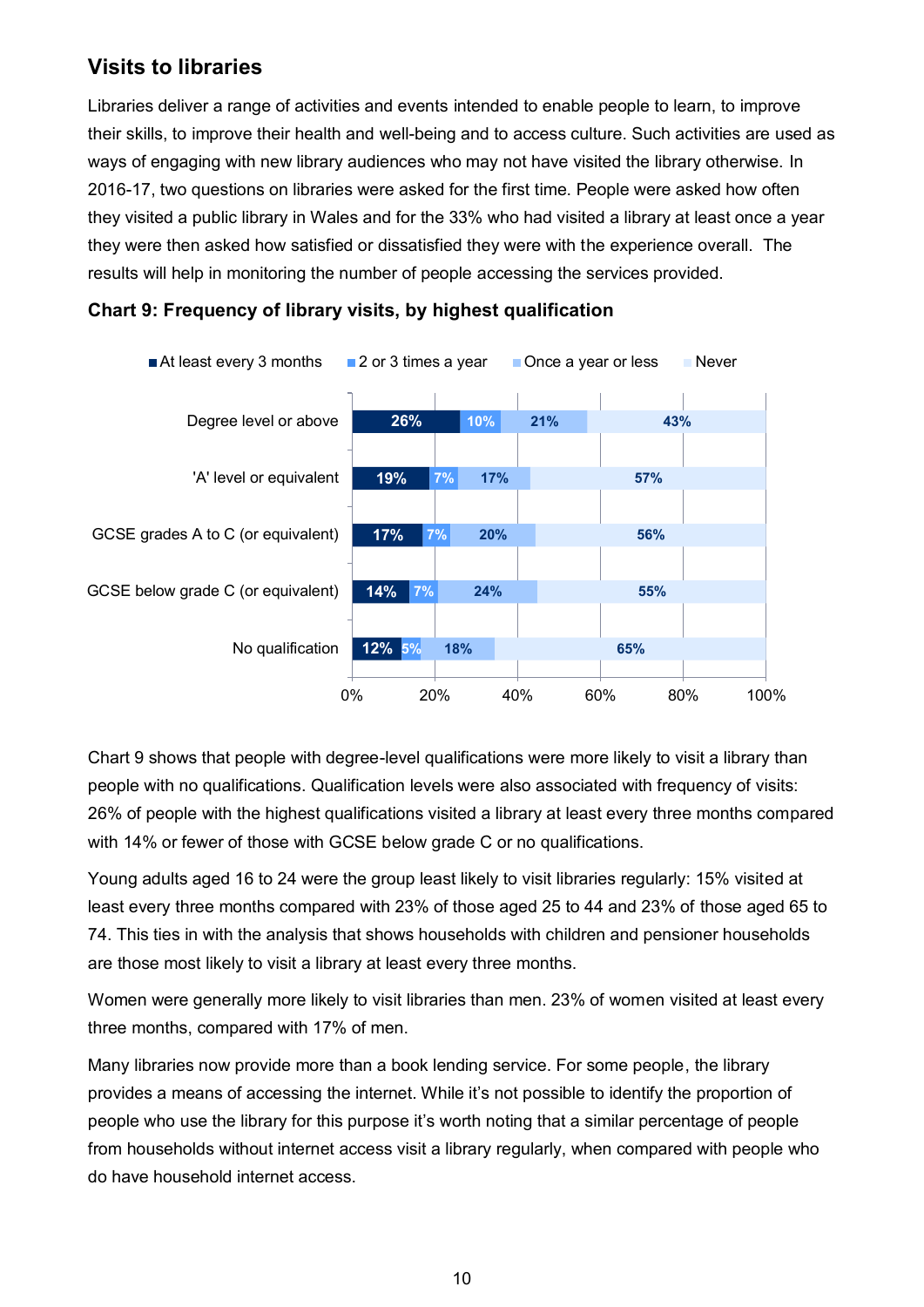Library provision is a statutory requirement of local authorities. Chart 10 shows that the proportion of people who visit a library at least once every three months varies across local authorities. 29% of people who live in Cardiff visit a library this frequently, with Denbighshire and Swansea having approximately the same attendance levels. People in Merthyr Tydfil had the lowest proportion of people who visited a library, at least once every three months, at 12%. As with other geographical analysis this variation may be due to factors other than the local authority e.g. the characteristics of the population living in those areas.





Adult material deprivation does not appear to be associated with library visits or frequency of visit. This finding differs from that for visits to arts events, heritage sites and museums.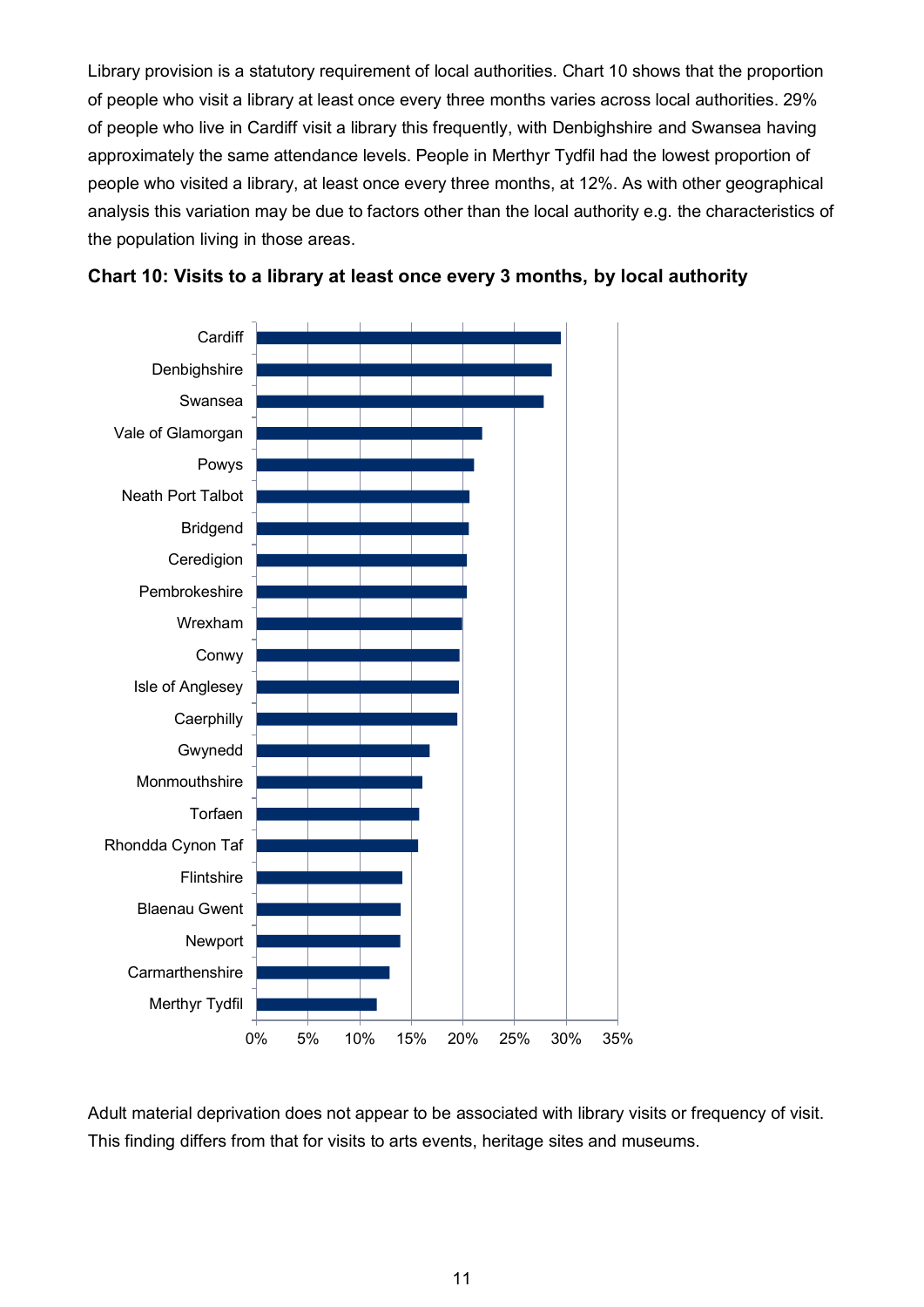# <span id="page-11-0"></span>**Satisfaction with heritage sites , museums and libraries**

Information on satisfaction provides useful evidence of where public services are working well and where improvement may be needed. The National Survey asks a number of questions about satisfaction including those referring to visits to heritage sites, museums and libraries. Of those who visited heritage sites, 96% were satisfied with their visit and 97% were satisfied with their museum visit. Looking at satisfaction by gender, women were more likely to be very satisfied with their visit compared with men. For heritage sites, 75% of women were very satisfied compared with 67% of men. Likewise, for museums, 76% of women were very satisfied compared with 69% of men.





Chart 11 shows satisfaction shows that 16-24 year olds were the group least likely to be very satisfied with their visit to heritage sites, museums and libraries whereas people aged 75 and over were the most satisfied with their visits to all three types of place.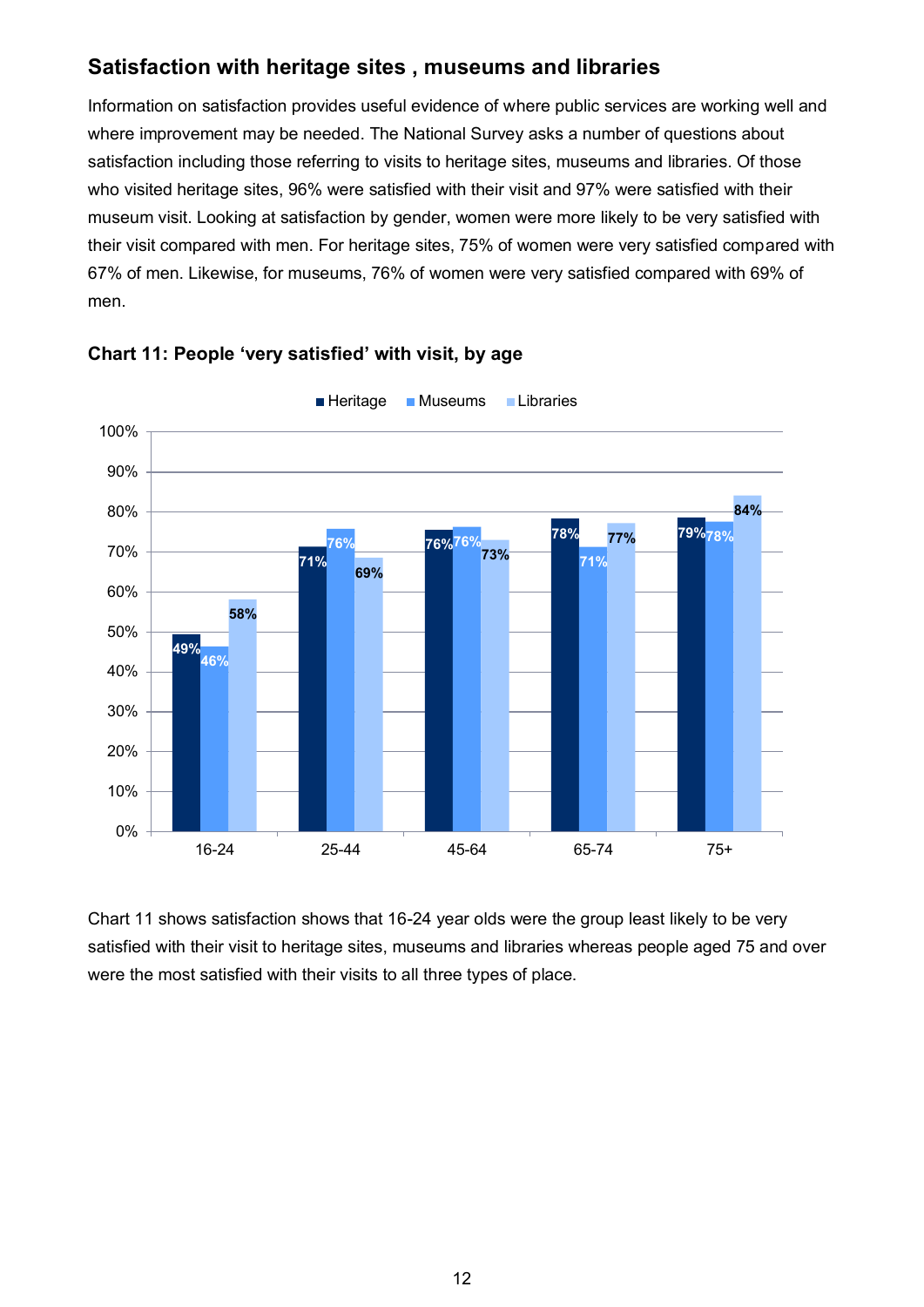# <span id="page-12-0"></span>**Participation in arts activities**

A question on participation was asked for the first time in the 2016-17 survey. People were asked if they had participated in any of the following activities:

- Music of any kind
- Drama or theatrical activity
- Dance activity
- Film or video making, or photography (not family, holiday or party snaps)



- Visual arts and crafts, e.g., painting, sculpting, pottery, wood-turning, jewellery making, weaving or textiles
- Creative writing
- Creating or making art work or animation using digital technology
- Circus skills, street arts or another physical theatre activity

29% of people said they had taken part in an arts event in the last 12 months during their leisure time. Looking at how age affects participation, adults aged 16-24 were the group most likely to take part in arts activities (35%) whilst those aged 75 and over were least likely (18%).

Separately, those with high life satisfaction were more likely to participate in arts activities (32%) compared with those who reported low life satisfaction (19%).

Analysis by qualification reveals that there was a relationship between the qualification type and percentage of people that participated. Chart 12 shows that people with 'A' levels and above were more likely to participate in arts events than those with lower qualifications. (Note: many of the 11% with no qualifications are also in the 75 and over age group.)



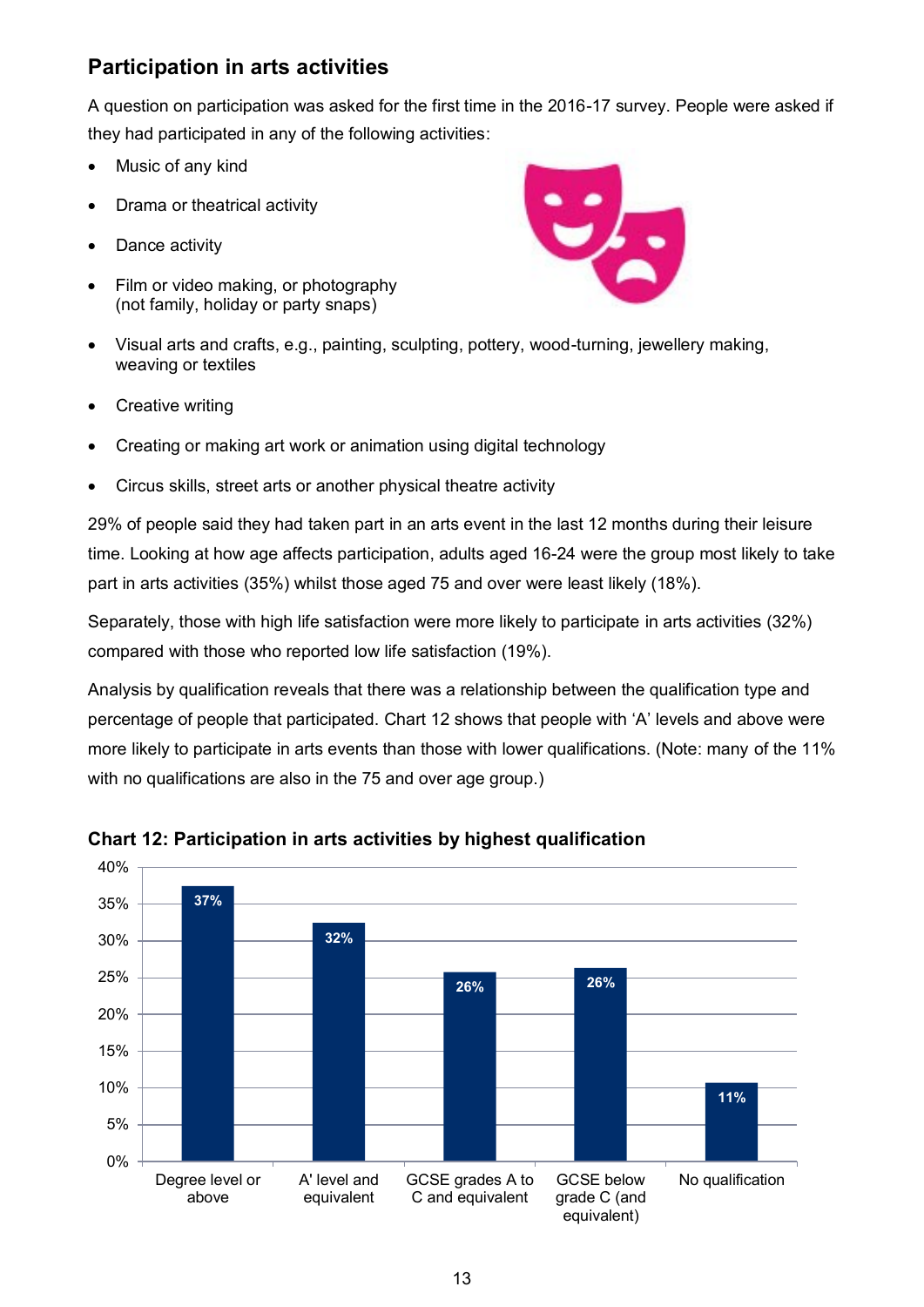The results also showed that people in the most deprived quintile (WIMD) were less likely to participate (25%) compared with those in the least deprived quintile (34%). Similarly, 22% of materially deprived adults took part in arts activities compared with 30% who were not deprived.

Participation rates also varied depending on where people lived – rates were lowest in Neath Port Talbot (17%), followed by Denbighshire (18%) and Merthyr Tydfil (20%), and the highest reported participation levels were in Wrexham (43%), Conwy (41%) and Gwynedd (39%). This variation is likely to be associated with many factors (e.g. distance to activity, cost) and not solely the local authority.

#### **Further analysis – participation in arts activities**

Chart 12 suggests there is a relationship between someone's highest level of qualifications and whether they take part in an arts activity. Cross-analysis also indicated that deprivation (both WIMD and material deprivation) and local authority area may have an effect on participation rates.

However, these factors are often linked to each other (for example, some areas have a higher proportion of people in material deprivation). To get a clearer understanding of the effect of each particular factor we have used statistical methods to separate out the effects of different factors on whether a person decides to take part in an arts activity. These methods allow us to look at the effect of one factor while keeping other factors constant (sometimes called "controlling for other factors").<sup>4</sup>

Using this approach, we found that the following were factors were linked to being likely to take part in arts activity:

• being female;

1

- having a high level of qualifications;
- volunteering regularly;
- not having a limiting long-standing illness; and
- not being in material deprivation.

Although simple cross-analysis found that different age groups had different levels of participation, this further analysis showed that this apparent difference disappeared once other factors were controlled for. Similarly, the local authority where people lived was not a significant factor when the other factors were taken into account.

<sup>&</sup>lt;sup>4</sup> This method is known as logistic regression. Information about the method can be found in **Regression analysis**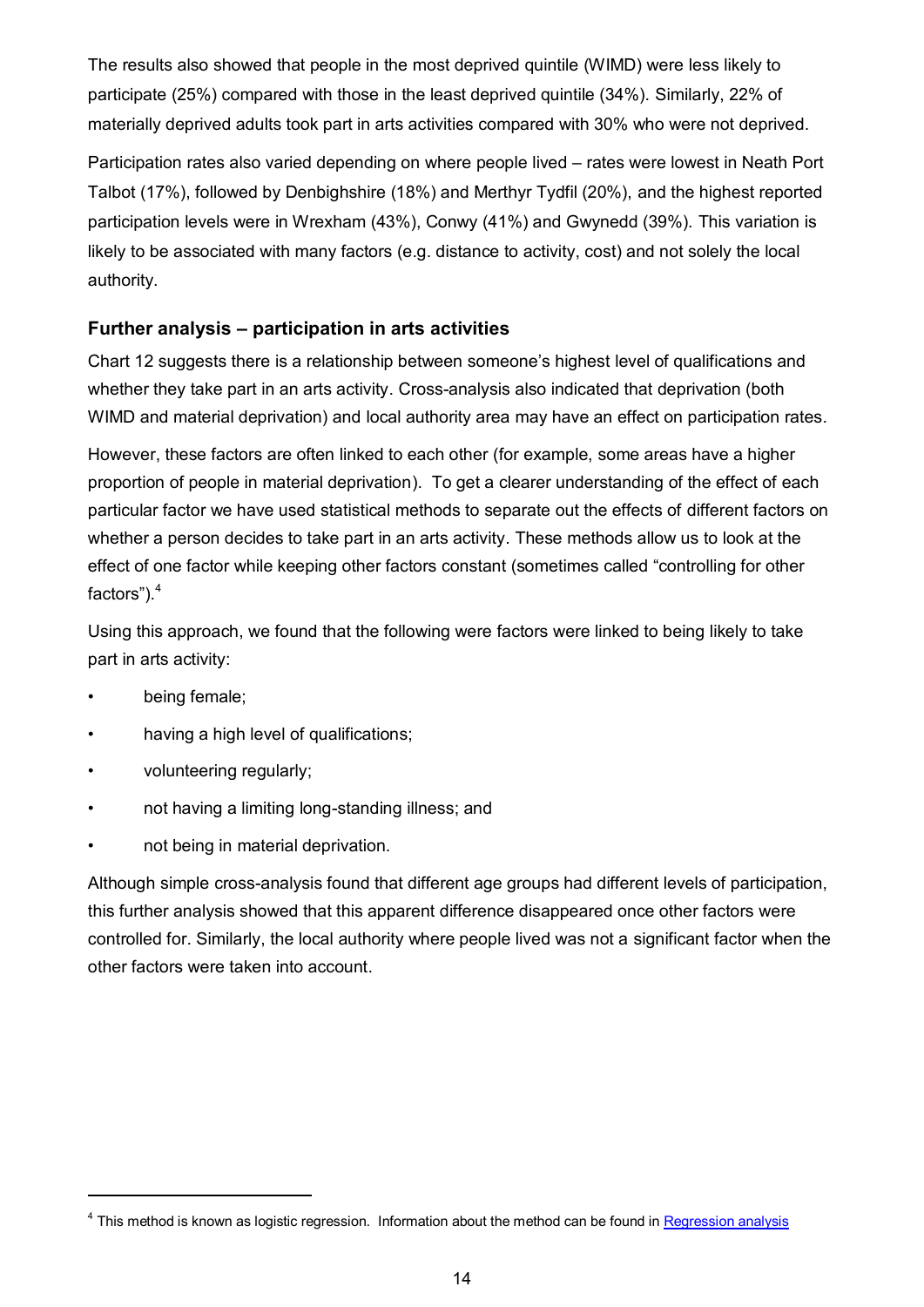# <span id="page-14-0"></span>**Terms and definitions**

# **Welsh Index of Multiple Deprivation**

The Welsh Index of Multiple Deprivation (WIMD) is used as the official measure of deprivation in Wales. Deprivation is a wider concept than poverty. Deprivation refers to wider problems caused by a lack of resources and opportunities. The WIMD is constructed from eight different types of deprivation. These are: income, housing, and employment, access to services, education, health, community safety and physical environment. Wales is divided into, 1,909 Lower-Layer Super Output Areas (LSOA) each having about 1,600 people. Deprivation ranks have been worked out for each of these areas: the most deprived LSOA is ranked 1, and the least deprived 1,909. For this bulletin, we have grouped the people living in the 20 % of LSOAs that are most deprived based on WIMD score and compared them against the 20% of the LSOAs that are least deprived.

#### **Material deprivation**

Material deprivation is a measure which is designed to capture the consequences of long-term poverty on households, rather than short-term financial strain.

Non-pensioner adults were asked whether they had things like 'a holiday away from home for at least a week a year', 'enough money to keep their home in a decent state of decoration', or could 'make regular savings of £10 a month or more'. The questions for adults focussed on whether they could afford these items. These items are really for their 'household' as opposed to them personally which is why they were previously called 'household material deprivation'.

Pensioners were asked slightly different questions such as whether their 'home was kept adequately warm', whether they had 'access to a car or taxi, when needed' or whether they had their hair done or cut regularly'. These also asked whether they could afford them, but also focussed on not being able to have these items for other reasons, such as poor health, or no one to help them etc. these questions were less based on the household and more about the individual.

Those who did not have these items were given a score, such that if they didn't have any item on the list, they would have a score of 100, and if they had all items, they had a score of 0. Nonpensioners with a score of 25 or more were classed as deprived and pensioners with a score of 20 or more were classed as deprived.

Parents of children were also asked a set of questions about what they could afford for their children.

#### **Qualifications**

Respondents' highest qualifications have been grouped according to the National Qualification Framework (NQF) levels, where level 1 is the lowest level of qualifications and level 8 is doctoral degree or equivalent. For the National Survey, respondents have been grouped into 5 groups, those with no qualifications are in the lowest category and respondents with qualifications at levels 4 to 8 have been grouped together in the highest qualification category. More information about the NQF levels.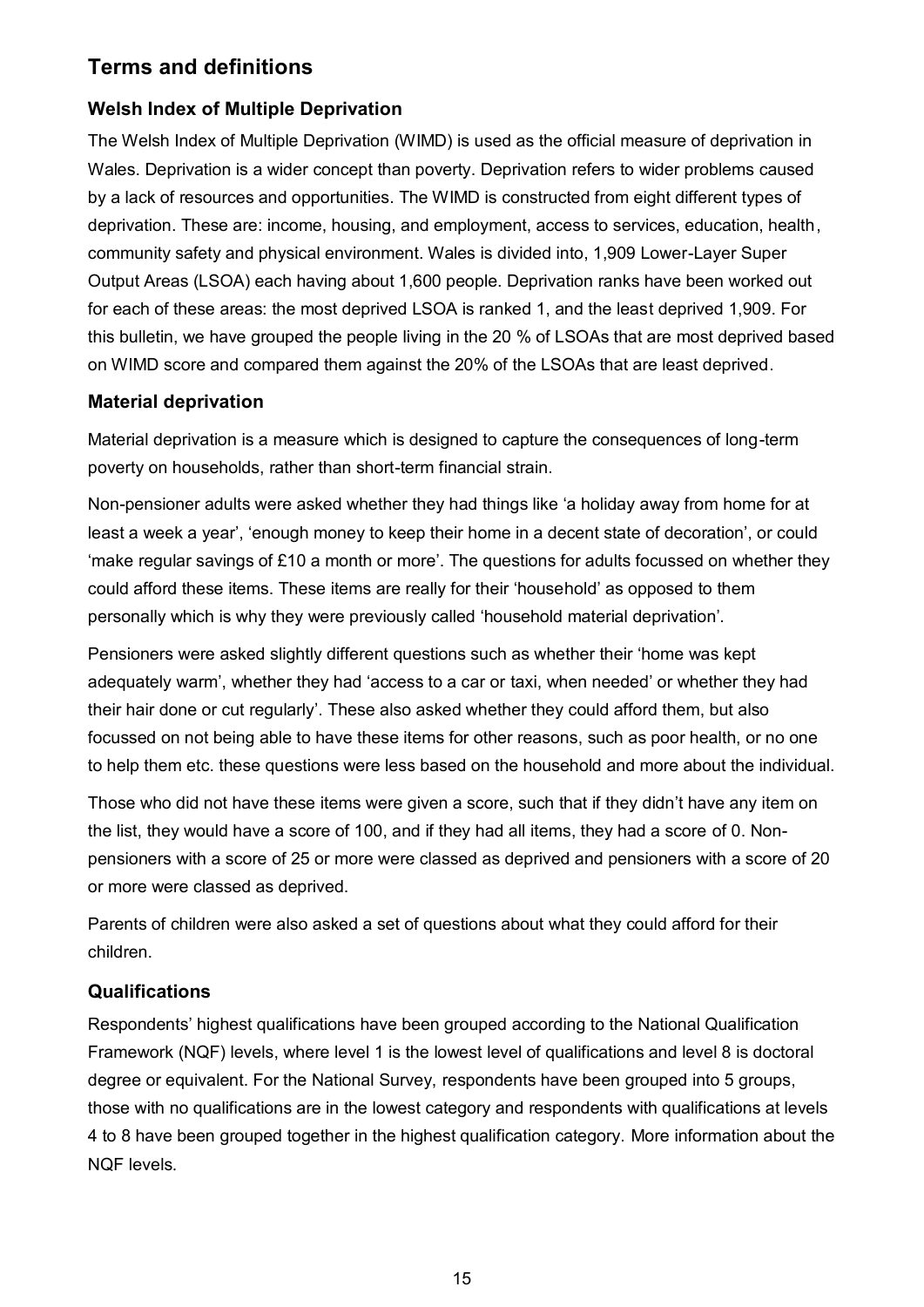To provide more meaningful descriptions of the qualifications, these short descriptions have been used in this bulletin.

| <b>National Qualification Framework</b><br>levels | <b>Description used in bulletin</b>         |
|---------------------------------------------------|---------------------------------------------|
| NQF levels 4-8                                    | Degree level or above (Level 4+)            |
| NQF level 3                                       | A level and equivalent (Level 3)            |
| NOF level 2                                       | GCSE grades A to C and equivalent (Level 2) |
| Below NQF level 2                                 | GCSE below grade C (below Level 2)          |
| No qualifications                                 | No qualifications                           |

# <span id="page-15-0"></span>**Key quality information**

#### **Background**

The National Survey for Wales is carried out by The Office for National Statistics on behalf of the Welsh Government. The results reported in this bulletin are based on interviews completed in 2016-17 (30 March 2016 – 31 March 2017).

The sample was drawn from the Royal Mail Small Users Postcode Address File (PAF), whereby all residential addresses and types of dwellings were included in the sample selection process as long as they were listed as individual addresses. If included as individual addresses on the PAF, residential park homes and other dwellings were included in the sampling frame but community establishments such as care homes and army barracks are not on the PAF and therefore were not included.

The National Survey sample in 2016-17 comprised 21,666 addresses chosen randomly from the PAF. Interviewers visited each address, randomly selected one adult (aged 16+) in the household, and carried out a 45-minute face-to-face interview with them, which asked for their opinions on a wide range of issues affecting them and their local area. A total of 10,493 interviews were achieved.

#### **Interpreting the results**

Percentages quoted in this bulletin are based on only those respondents who provided an answer to the relevant question. Some topics in the survey were only asked of a sub-sample of respondents and other questions were not asked where the question is not applicable to the respondent. Missing answers can also occur for several reasons, including refusal or an inability to answer a particular question.

Where a relationship has been found between two factors, this does not mean it is a causal relationship. More detailed analysis is required to identify whether one factor causes change in another.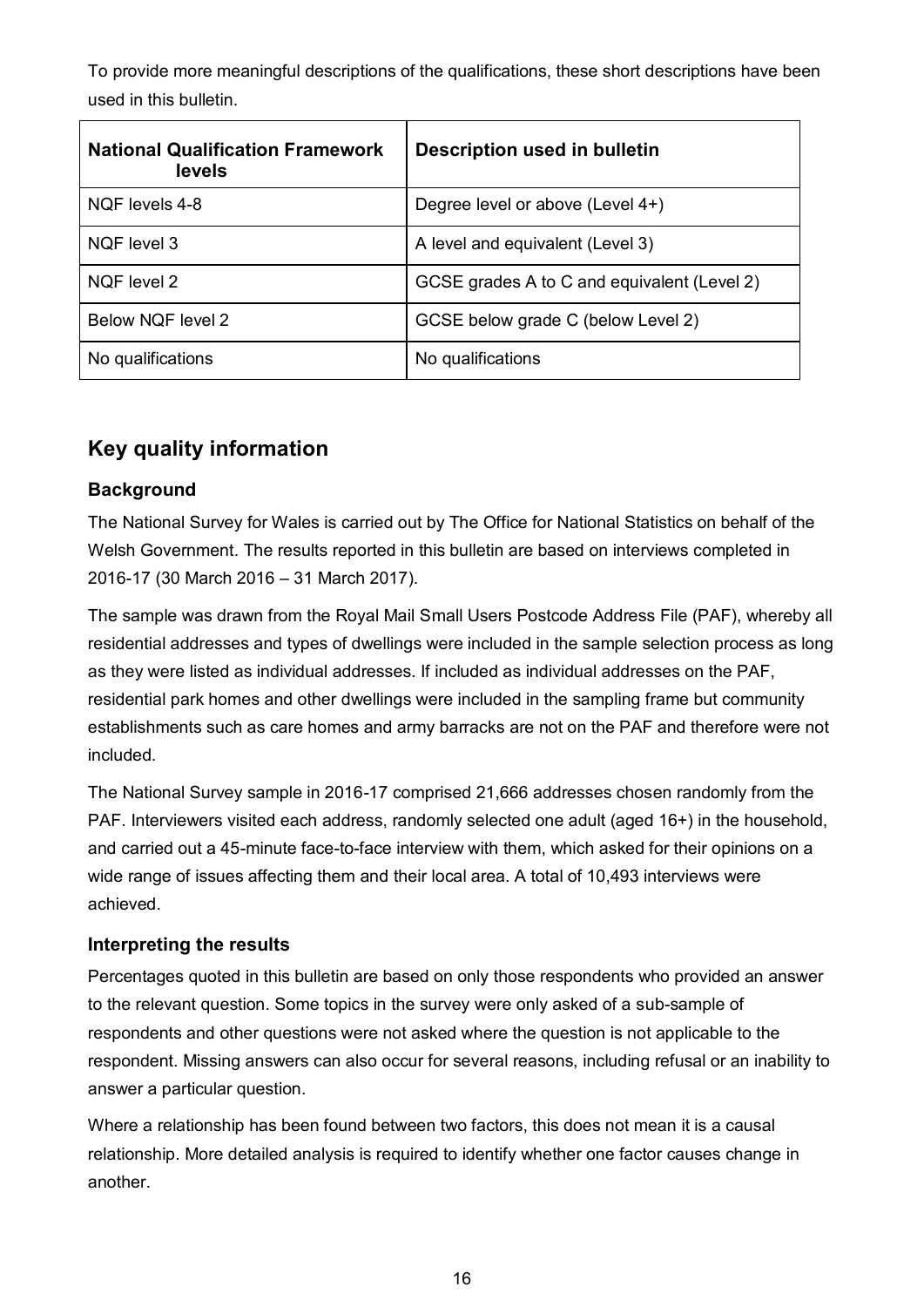The results are weighted to ensure that the results reflect the age and sex distribution of the Welsh population.

#### **Quality report**

A summary [Quality Report](http://gov.wales/statistics-and-research/national-survey/design-methodology/technical-information/) is available, containing more detailed information on the quality of the survey, which includes the relevance, accuracy, timeliness and punctuality, accessibility and clarity and comparability and coherence of the data. It also includes a summary of the methods used to compile the results.

#### **Sampling variability**

Estimates from the National Survey are subject to a margin of uncertainty. Part of the uncertainty comes from the fact that any randomly-selected sample of the population will give slightly different results from the results that would be obtained if the whole population was surveyed. This is known as sampling error. Confidence intervals can be used as a guide to the size of the sampling error. These intervals are calculated around a survey estimate and give a range within which the true value is likely to fall. In 95% of survey samples, the 95% confidence interval will contain the 'true' figure for the whole population (that is, the figure we would get if the survey covered the entire population). In general, the smaller the sample size the wider the confidence interval. Confidence intervals are included in the tables of survey results published on StatsWales.

As with any survey, the National Survey is also subject to a range of other sources of error: for example, due to non-response; because respondents may not interpret the questions as intended or may not answer accurately; and because errors may be introduced as the survey data is processed. These kinds of error are known as non-sampling error, and are discussed further in the quality report for the survey.

#### **Significant differences**

Where the text of this release notes a difference between two National Survey results (in the same year), we have checked to ensure that the confidence intervals for the two results do not overlap. This suggests that the difference is statistically significant (but as noted above, is not as rigorous as carrying out a formal statistical test), i.e. that there is less than a 5% (1 in 20) chance of obtaining these results if there is no difference between the same two groups in the wider population.

Checking to see whether two confidence intervals overlap is less likely than a formal statistical test to lead to conclusions that there are real differences between groups. That is, it is more likely to lead to "false negatives": incorrect conclusions that there is no real difference when in fact there is a difference. It is also less likely to lead to "false positives": incorrect conclusions that there is a difference when there is in fact none. Carrying out many comparisons increases the chance of finding false positives. Therefore, when many comparisons are made the conservative nature of the test is an advantage because it reduces (but does not eliminate) this chance.

Where National Survey results are compared with results from other sources, we have not checked that confidence intervals do not overlap.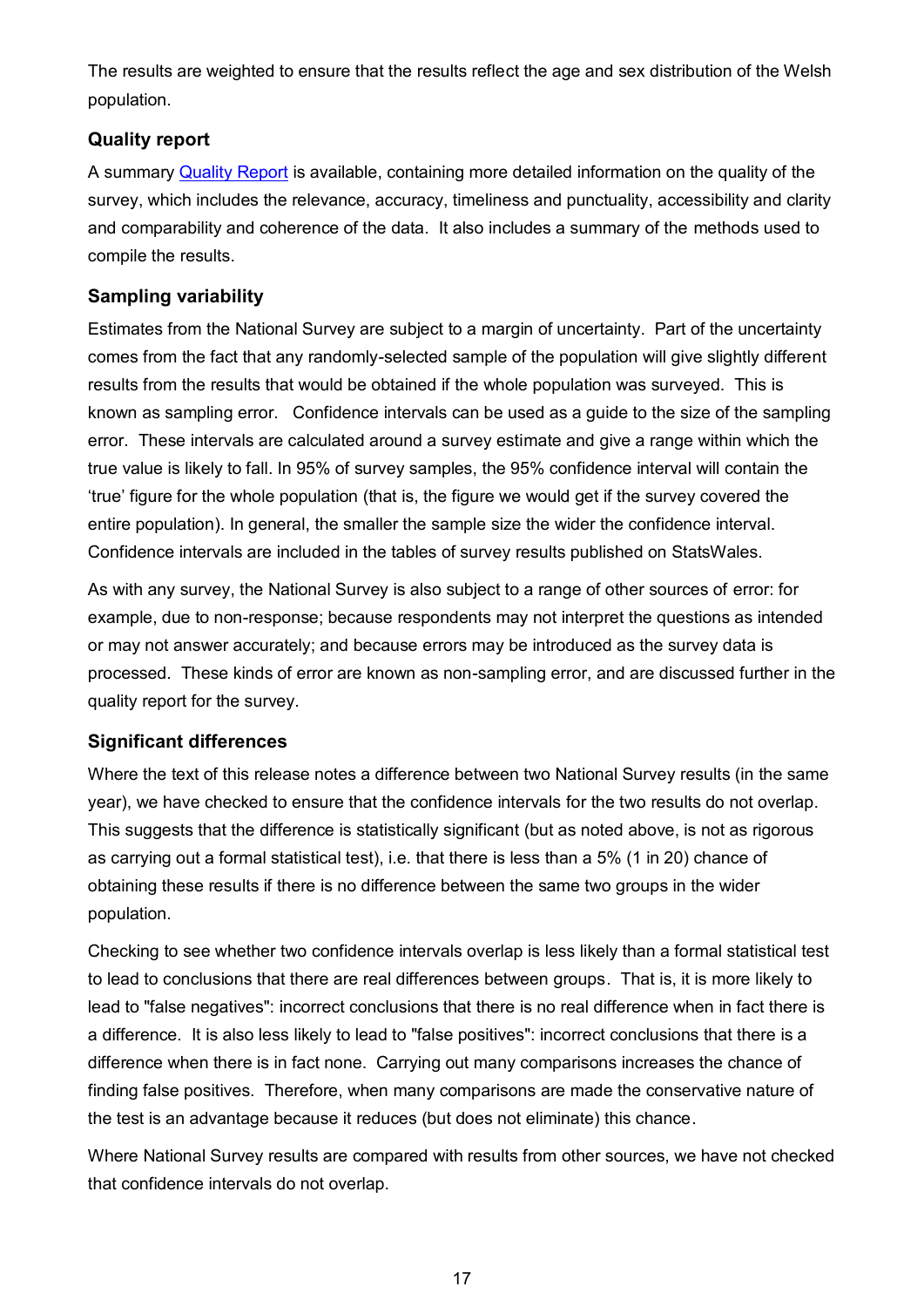#### **Regression analysis**

After considering the survey results, factors we considered likely to have an influence on household superfast broadband connection were incorporated in the regression model. The final model consisted of those factors that remained significant even after holding the other factors constant. These significant factors are those that have been discussed in this bulletin

More details on the methodology used in the regression analysis are available in [Technical Report:](http://gov.wales/docs/caecd/research/2018/180326-national-survey-technical-report-approach-regression-analysis-2016-17-en.pdf)  [Approach to regression analysis and models produced.](http://gov.wales/docs/caecd/research/2018/180326-national-survey-technical-report-approach-regression-analysis-2016-17-en.pdf)

# **National Statistics status**

The [United Kingdom Statistics Authority](https://www.statisticsauthority.gov.uk/) has designated these statistics as National Statistics, in accordance with the Statistics and Registration Service Act 2007 and signifying compliance with the [Code of Practice for Official Statistics.](https://www.statisticsauthority.gov.uk/monitoring-and-assessment/code-of-practice/)

National Statistics status means that official statistics meet the highest standards of trustworthiness, quality and public value.

All official statistics should comply with all aspects of the Code of Practice for Official Statistics. They are awarded National Statistics status following an assessment by the UK Statistics Authority's regulatory arm. The Authority considers whether the statistics meet the highest standards of Code compliance, including the value they add to public decisions and debate.

It is Welsh Government's responsibility to maintain compliance with the standards expected of National Statistics. If we become concerned about whether these statistics are still meeting the appropriate standards, we will discuss any concerns with the Authority promptly. National Statistics status can be removed at any point when the highest standards are not maintained, and reinstated when standards are restored.

# <span id="page-17-0"></span>**Well-being of Future Generations Act (WFG)**

The Well-being of Future Generations Act 2015 is about improving the social, economic, environmental and cultural well-being of Wales. The Act puts in place seven well-being goals for Wales. These are for a more equal, prosperous, resilient, healthier and globally responsible Wales, with cohesive communities and a vibrant culture and thriving Welsh language. Under section (10)(1) of the Act, the Welsh Ministers must (a) publish indicators ("national indicators") that must be applied for the purpose of measuring progress towards the achievement of the Well-being goals, and (b) lay a copy of the national indicators before the National Assembly. The 46 national indicators were laid in March 2016.

Information on indicators, narrative and associated technical information - [Well-being of Wales](http://gov.wales/docs/statistics/2017/170925-well-being-wales-2016-17-en.pdf) Further information on the [Well-being of Future Generations \(Wales\) Act 2015.](http://gov.wales/topics/people-and-communities/people/future-generations-act)

The statistics included in this release provide supporting narrative to the national indicators and additional questions in the 2017-18 National Survey will ensure indicator 35 "Percentage of people attending or participating in arts, culture or heritage activities at least three times a year" will be populated. These results can be used by public services boards in relation to their local well-being assessments and local well-being plans.